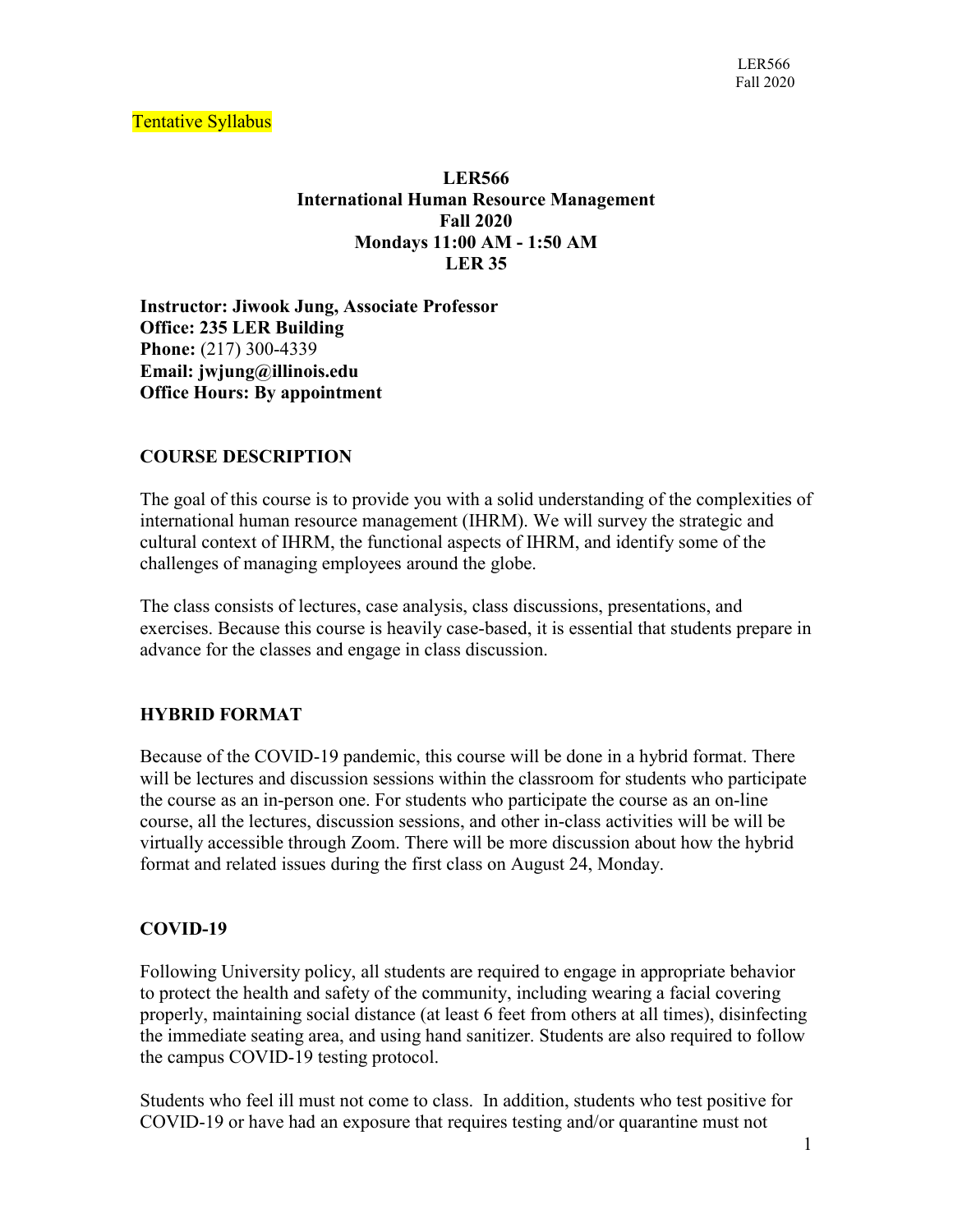attend class. The University will provide information to the instructor, in a manner that complies with privacy laws, about students in these latter categories. These students are judged to have excused absences for the class period and should contact the instructor via email about making up the work.

Students who fail to abide by these rules will first be asked to comply; if they refuse, they will be required to leave the classroom immediately. If a student is asked to leave the classroom, the non-compliant student will be judged to have an unexcused absence and reported to the Office for Student Conflict Resolution for disciplinary action. Cumulation of non-compliance complaints against a student may result in dismissal from the University.

## **COURSE MATERIALS**

Required Text Book:

[Ibraiz Tarique,](http://www.routledge.com/books/search/author/ibraiz_tarique/) Dennis Briscoe, & Randall S. Schuler and. *International Human Resource Management: Policies and Practices for Multinational Enterprises* (5<sup>th</sup> edition)*.* London: Routledge, 2015.

Case materials will be distributed in class by the instructor during the weeks when there is a case discussion

## **ASSIGNMENTS AND GRADING**

| Class Participation             | 10% |
|---------------------------------|-----|
| <b>Group Discussion Summary</b> | 10% |
| □ Weekly Quiz                   | 10% |
| □ Midterm Exam                  | 30% |
| <b>Student Presentation</b>     | 10% |
| Final Report                    | 30% |

*Class Participation***.** This course requires active participation in classes. The class participation will include your attendance and your contributions to the intellectual life of the classroom, demonstrated by your understanding of the assigned readings, your active involvement in class activities, and the meaningful questions or comments you raise during lectures and discussions.

Each student is allowed to miss no more than **TWO** classes in the semester and quizzes will not be counted into the grades for these two classes. However, students who miss two classes will not be eligible to drop the two lowest quiz scores. Every additional absence leads to **3** points cut in the final grade. In order to receive credits for this course, students are not allowed to miss more than **four** classes under any circumstances.

If a student has never missed a class throughout the semester they will be eligible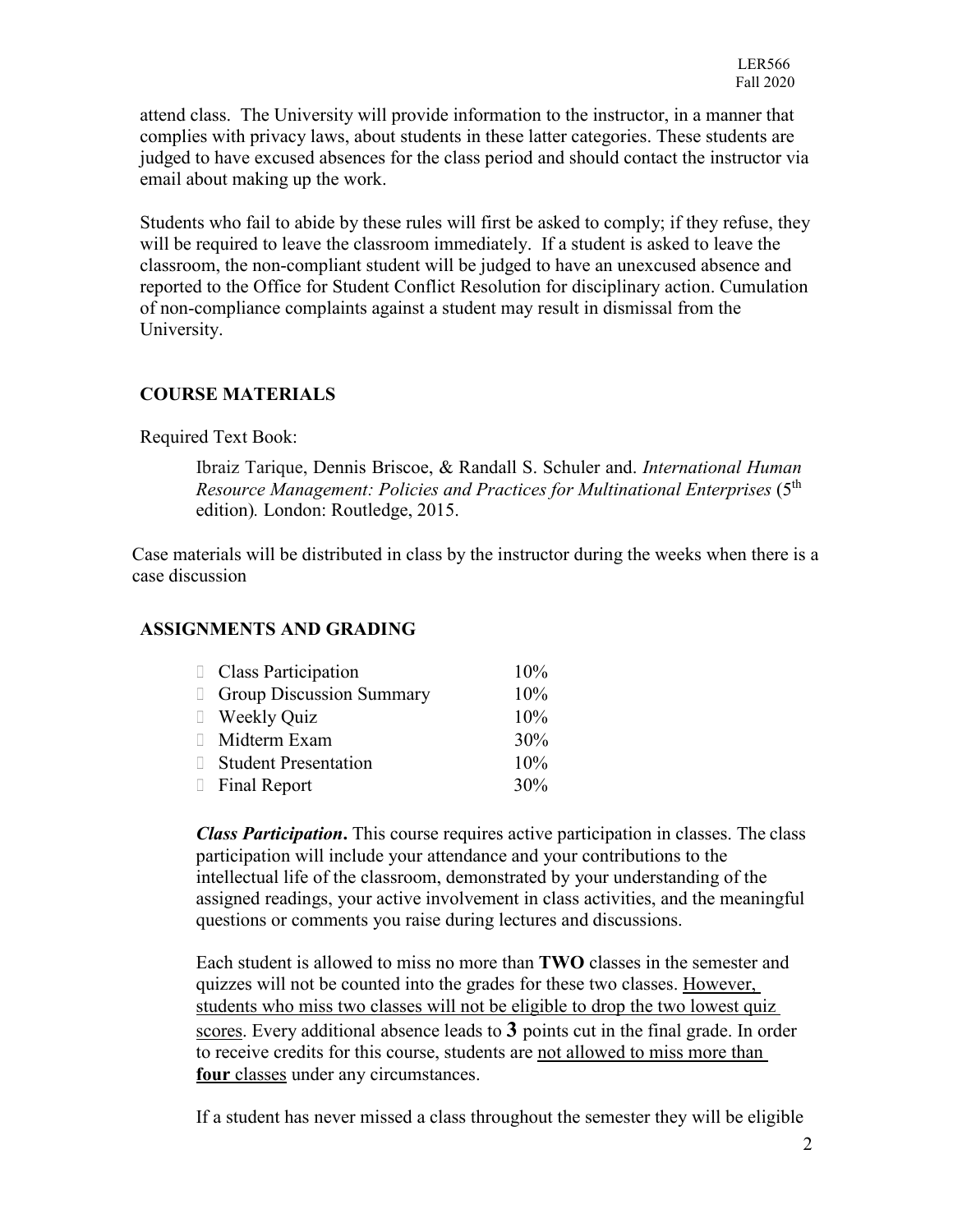to drop the two lowest quiz scores. If a student misses only one class, they will only be eligible to drop the lowest quiz score.

Students are expected to be punctual and engage in respectful interactions with each other. Any behaviors that would distract others in the classroom such as talking on the phone, texting, using the internet for things irrelevant to the course, and emailing are prohibited. Students' grades on class participation may be negatively affected if they engage in these distractive behaviors.

*Online Weekly Quiz.* In every teaching session you will need to complete a short quiz (5-10 minutes) on your readings. The quiz includes five questions in the format of the true/false, multiple-choice or filling in the blanks. Each quiz will cover the chapter(s), articles and cases that I have assigned for that class session. I may administer a quiz at the beginning, middle or end of class. There are **NO** make-up quizzes. The summing of quiz performance will be done after dropping the two lowest quiz scores.

*Group Discussion and Summary.* Every week, there will be group discussion about a selected business case and related discussion questions. Although the group discussion will happen in the classrooms, to comply with University social distancing rules, it will be done through Zoom. To facilitate constructive and meaningful discussion, each group will be asked to provide a short summary of discussion. After group discussion is done, each group will be given 20 minutes to summarize their discussion and highlight main conclusions. Submission of the summary will be done via **Compass**. Grading of discussion summary will be done on a **three-point scale—fail, pass (good), and pass (very good)**.

After the first class of the semester, the instructor will assign each student to a discussion group. Each group will consist of 3 students. Students will remain with the same group members throughout the semester and also for the final group project. Group assignment will be done in a way to maximize diversity of group members.

*Midterm Exam (Week 8; subject to change)*. This will cover the readings, cases, and information contained in lectures prior to the exam. The test will be a take-home exam, and will be conducted through the course website. It is open book and open notes, but you may not consult your colleagues for answers. The exam will include a few essay questions and one case analysis.

Not submitting your mid-term exam on time will result in a 20% deduction from the mid-term grade for each day late.

Submission via Compass is required**.** Students should submit their answers via Compass. If technical problems occur students should send their answers as an attachment in Word format to my email listed at the beginning of the syllabus by the due date.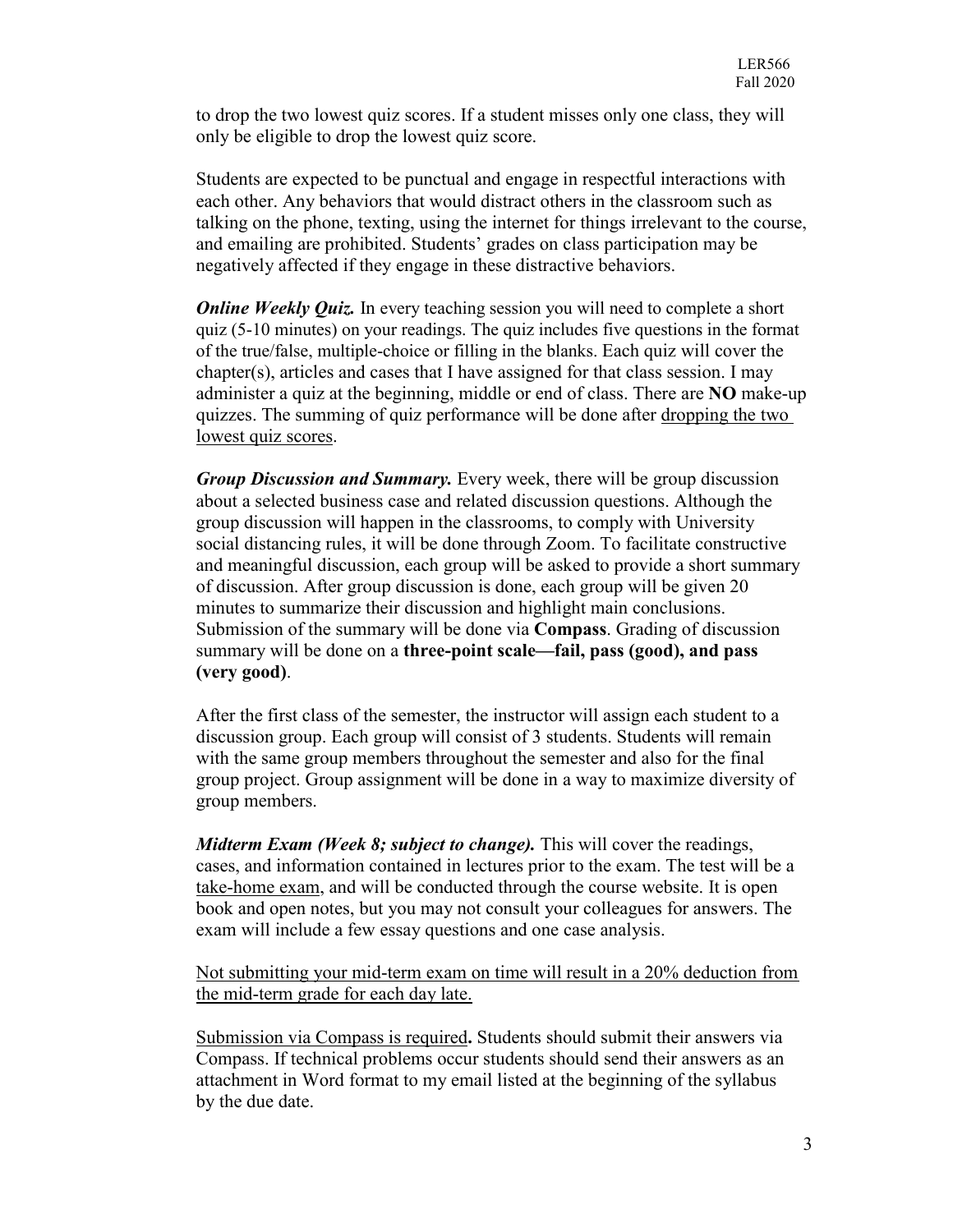*Final Paper Project and Presentation***.** After the mid-term exam, students will start working on their final paper project. There will be an information session about the final paper project in Week 9. There will be student presentations during Week 11 through Week 13. By the end of the semester, each group is requited to write and present a strategic HRM report for their chosen country.

To write the report, imagine that you are senior HR executives of a consumerproduct company from your home country that considers doing businesses abroad. First, you will need to pick a target country to enter. Then, as senior HR executives, you are required to conduct research about the country and make recommendations to the CEO about how the company shall proceed.

In the report, explain important issues of the country such as the following:

- Population size and composition
- Economic development
- Political situations
- Language issues
- Religion
- Ethnic groups
- Key characteristics of the country's culture
- Size of labor force
- Labor market participation rates (e.g., men versus women)
- Human capital development
- Labor standards and regulations—local, regional, and institutional
- Workplace cultures
- Globalization

The above list is far from complete, and you are encouraged to consider other important issues not included in the list. Based on your group's research on the above and other issues, develop an IHRM plan for the company's venture into the country. Consider the following issues:

- Mode of international investment (green-field or brown-field investment, mergers and acquisitions, joint ventures, or international alliances)
- Mode of control (e.g., centralized versus local autonomy)
- Strategies for legal compliance
- Staffing (e.g., sending home-country employees or hiring talents in the host country)
- Recruitment and retention
- Performance evaluation
- Diversity management strategies

The report should review relevant literatures, conduct in-depth analyses, report findings and recommendations. Students are encouraged to go beyond what they have already learned in class. That is, they should not just repeat course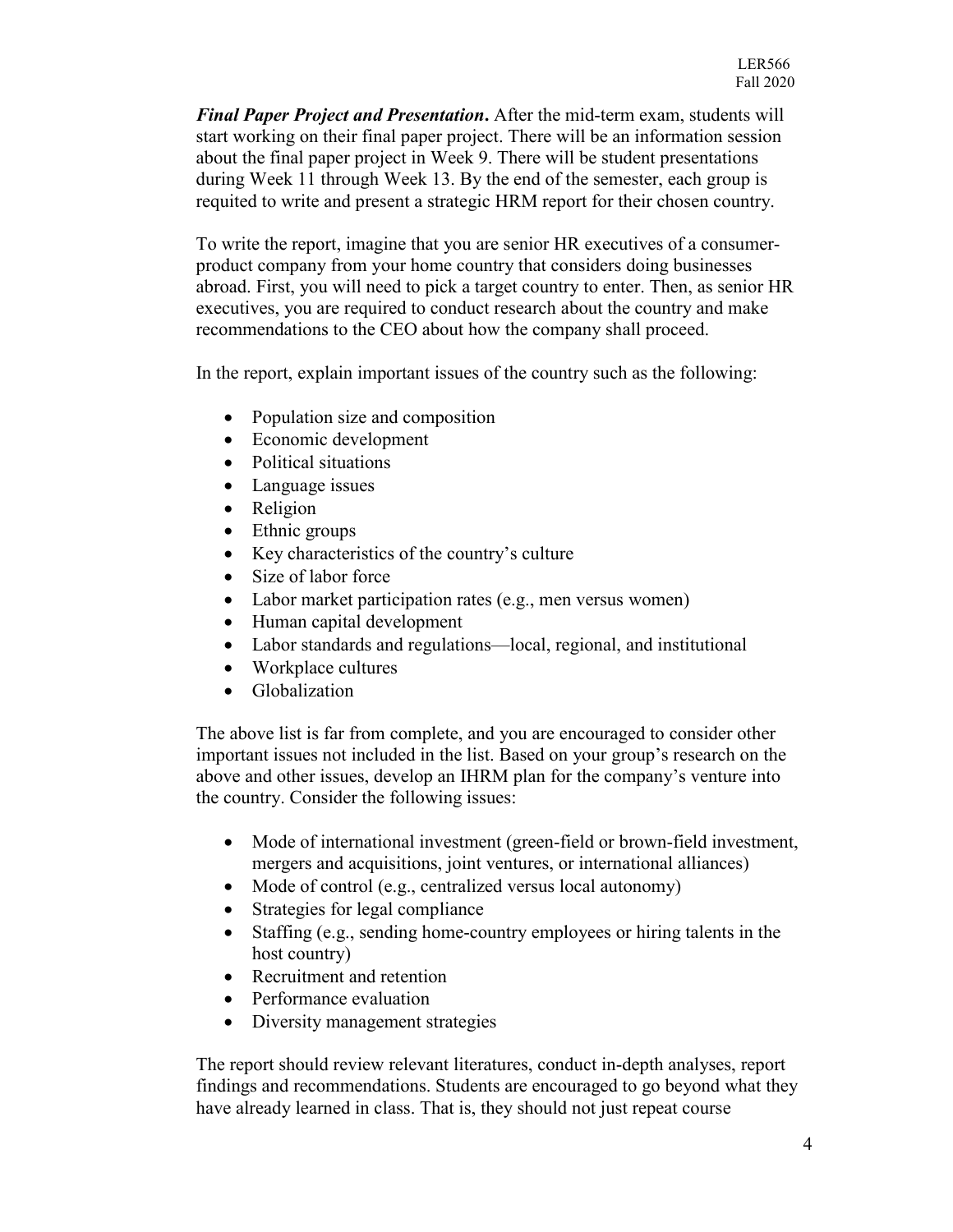materials. Instead, students are expected to conduct original research and present new and fresh information.

Refer to the template provided below for the format of the report. Students can modify the template if necessary. Maximum 12 pages, double spaced, in Times New Romans 12-point font, with margins of 1 inch.

The final project report is due on **December 7, 2020, Monday at 5 pm**

**Submission via Compass is required for paper submission.** If technical problems occur students should send their answers as an attachment in word/or PDF format to my email listed at the beginning of the syllabus by the due date. Not submitting your paper on time will result in a 20% deduction from the paper grade for each day late.

**Presentation.** There will be student presentations based on the final paper project during the class from **Week 11 through Week 13**. The schedule for student presentations will be decided during Week 9's class. Each student will make a 30-minute presentation to the class about their target country.

When presenting, it is recommended that each of the group members present some parts of the work. Students should make sure to properly reference all materials used to construct your points.

The presenter should send the final version of the group's **PPT** to the instructor no later than one day before the presentation.

## **Template for the Group Project Report**

I. Introduction

Explain why it is important for your company to do business in your target country

Briefly discuss expected challenges

II. Analysis

Report the findings of your analysis regarding issues listed above.

III. Recommendation

Provide your solutions for the challenges analyzed in Section II IHRM planning for staffing, talent management, and performance evaluation

IV. Conclusion

Your input into the international strategic planning of the company: provide your recommendations about what mode of international investment the company should adopt for your target country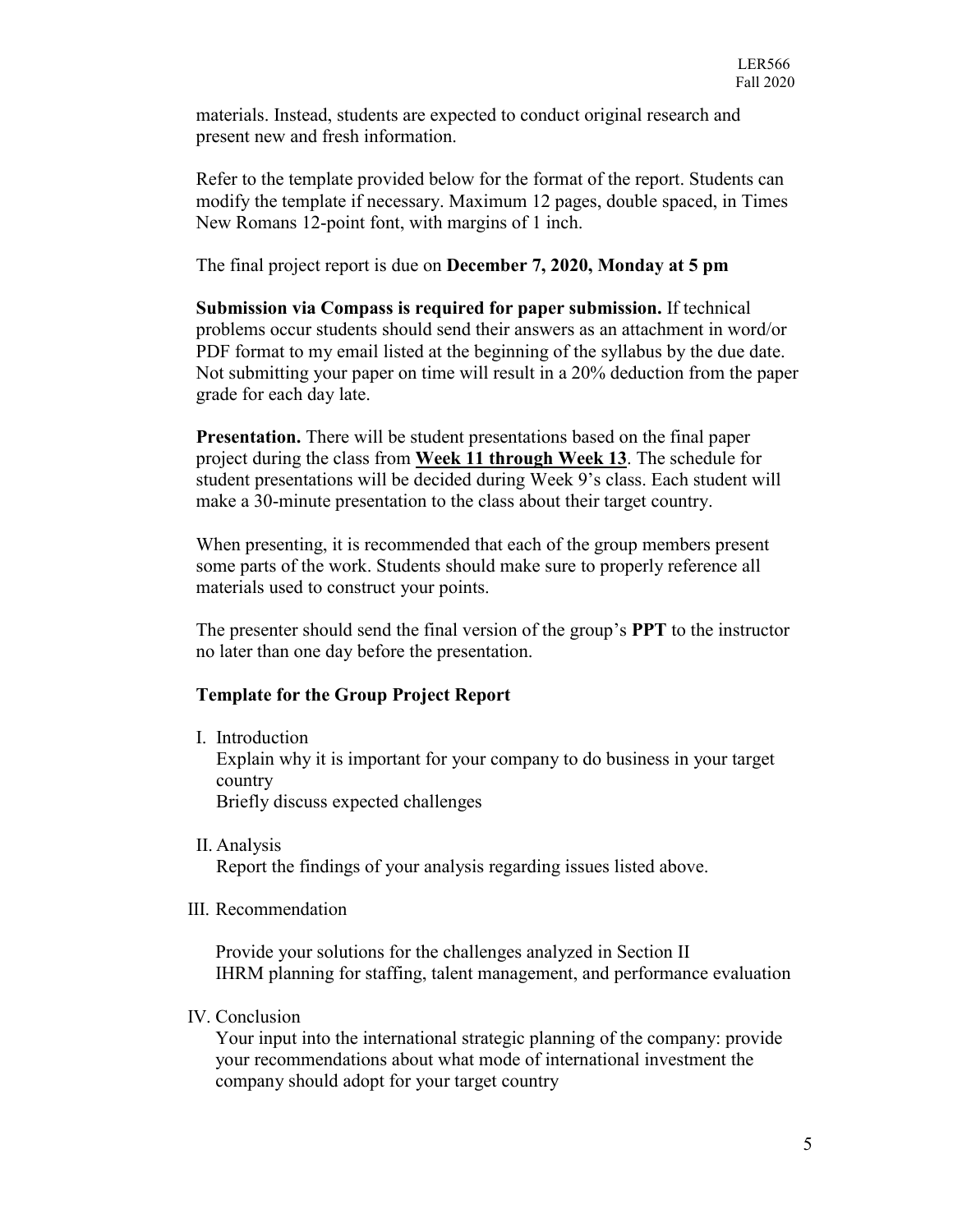## **Grading Scheme**

## **Calculation of Course Grades**

The final letter grade will be based on the following scale:

| <b>LETTER GRADE</b> | <b>TOTAL SCORE</b> |
|---------------------|--------------------|
| $A+$                | 97-100             |
| A                   | 94-96.5            |
| $A-$                | 90-93.5            |
| $B+$                | 87-89.5            |
| В                   | 84-86.5            |
| $B-$                | 80-83.5            |
| $C+$                | 77-79.5            |
| $\mathsf{C}$        | 74-76.5            |
| $C-$                | 70-73.5            |
| $D+$                | 67-69.5            |
| D                   | <b>Below 66.5</b>  |

# **Class participation:**

0: absence

5: Present, but no or irrelevant comments/questions; passive spectators.

8: Participation in group discussion

10: In addition to group discussion participation, a student has individual comments/questions that enhance the learning of fellow students by integrating conceptual frameworks, assigned readings, or personal experiences.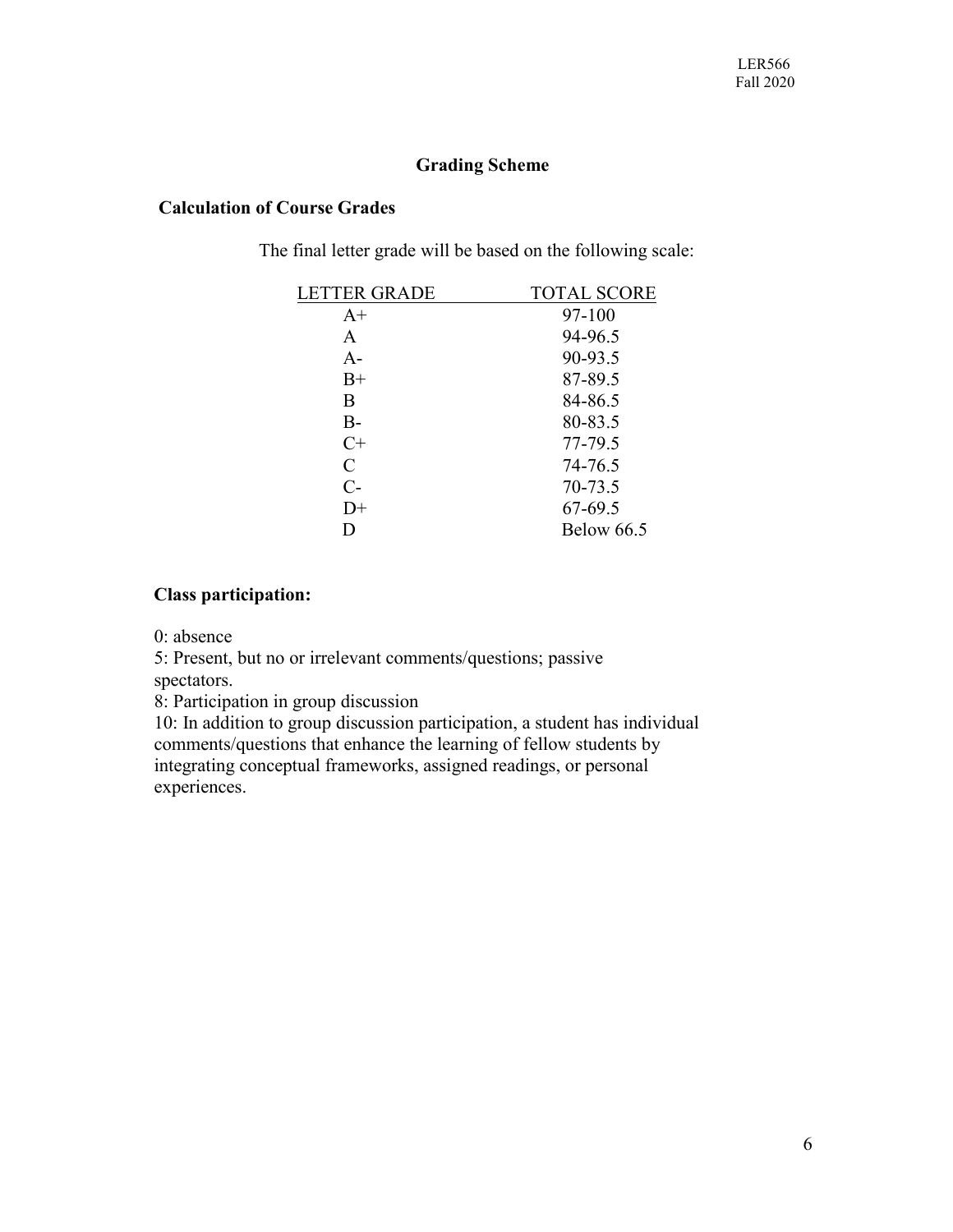## **Class Schedule**

## **Week 1 (August 24): Course Introduction and Orientation**

## **Week 2 (August 31): International Business and HRM**

- 1. Tarique et al., Chapter 1
- 2. TED talk on international business
- 3. Case Discussion: Amazon in China

### **Week 3 (September 7): Labor Day, No Class**

#### **Week 4 (September 14): Strategic International HRM**

- 1. Tarique et al., Chapters 2 and 3
- 2. Case Discussion: Peter Hanson: Building a word-class product center for HI Tech Systems in China

#### **Week 5 (September 21): People Issues in Alliances and Mergers**

- 1. Tarique et al., Chapter 4
- 2. Case Discussion: Lenova-IBM: Bridging cultures, languages, and time zones.

### **Week 6 (September 28): Cultural Issues and IHRM**

- 1. Tarique et al., Chapter 5
- 2. In-Class Exercise: The GLOBE Project website

#### **Week 7 (October 5): International Employment Law, Labor Standards, and Ethics**

- 1. Tarique et al., Chapter 6
- 2. In-Class Exercise using the GLOBE Project website
- 3. Review session for Mid-term exam

### **Week 8 (October 12): Mid-Term Exam (Take-Home)**

### **Week 9 (October 19): International Workforce Planning and Staffing**

1. Tarique et al., Chapter 8